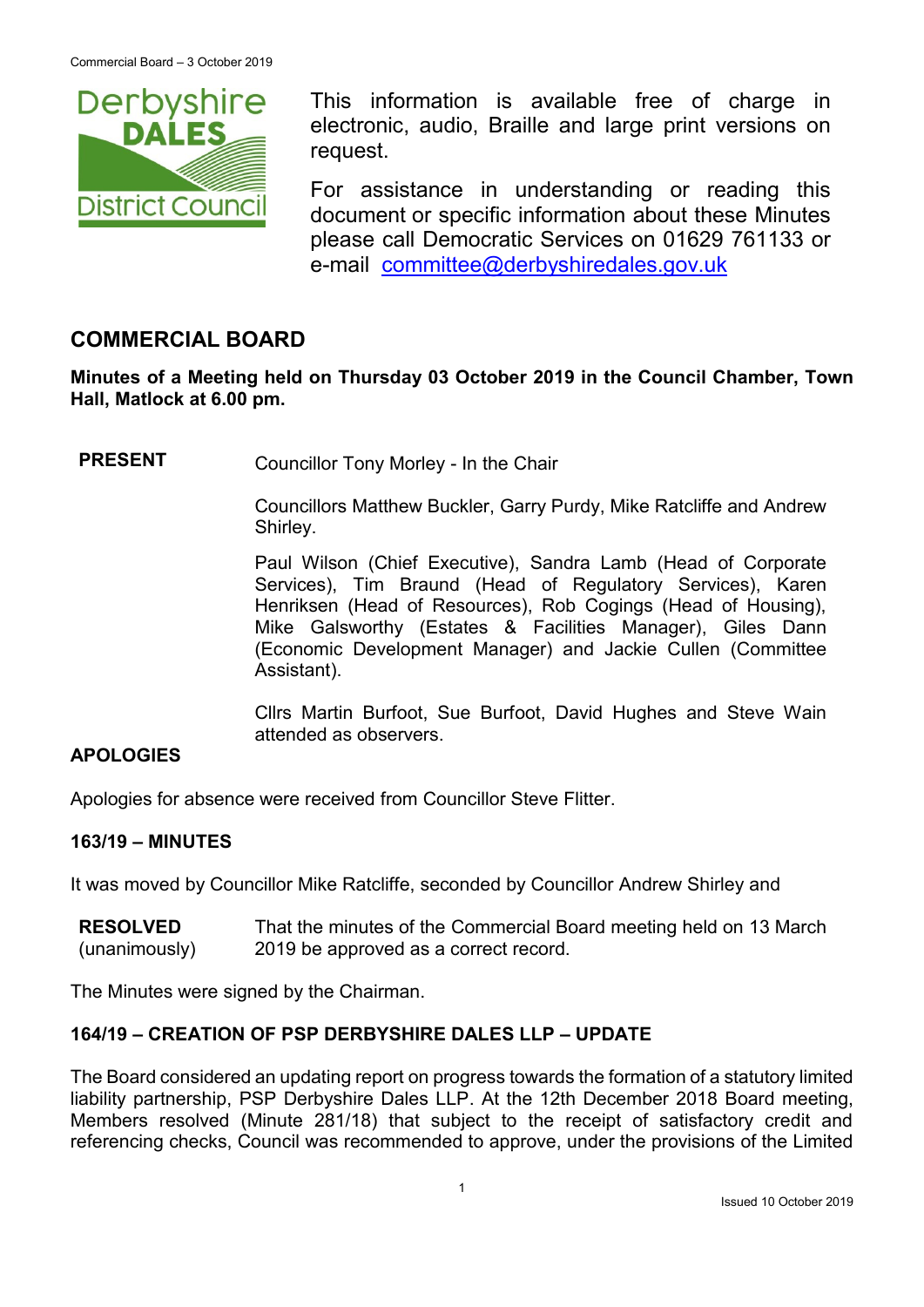Liability Partnership Act 2000, the creation of a limited liability partnership (LLP) between the Council and PSP Facilitating Ltd (PSP) and to be called PSP Derbyshire Dales LLP.

Following the election of a new council in May 2019, it was now considered appropriate that the Board received an update report on this matter in order to determine whether it still wished to proceed with the formation of PSP Derbyshire Dales LLP. The matter was therefore presented back to the Board for consideration, as set out in the report.

Following belated receipt of the documentation from PSP Facilitating Ltd, an internal process of due diligence had been undertaken which revealed a number of issues which required further clarification. In order to protect the Council's interests, the Head of Corporate Services appointed external Solicitors to undertake a comprehensive review of the partnership documents and advise accordingly. The external review had now been completed, although the delegated authority already granted to the Head of Corporate Services had not been exercised.

The key issues were summarised in section 9 of the report and the Head of Corporate Services advised Members at the meeting that it was now considered untimely to enter into a partnership at this time due mainly to concerns over the disproportionality of benefits to the Council and the significant level of obligation that would rest on individual Council Members. It was recommended that the partnership be re-examined when the Council had a defined project in mind and the level of expertise required was higher than the Council had in-house. In the meantime it was proposed that smaller scale projects could be undertaken in-house.

The Chief Executive advised that PSP were in discussions with Derbyshire County Council, and it was hoped that Derbyshire Dales District Council may potentially be able to join that partnership in due course, with fewer risks attached.

It was moved by Councillor Garry Purdy, seconded by Councillor Mike Ratcliffe and

#### **RESOLVED** (unanimously) 1. That progress towards the formulation of PSP Derbyshire Dales LLP be noted;

- 2. That the Board agree to postpone its formulation of PSP Derbyshire Dales LLP until such time as the Board considers it has an appropriate project;
- 3. That the Council consider engaging in a partnership opportunity, should it arise, with PSP and DCC;

#### **165/19 – COMMERCIAL INVESTMENT STRATEGY IMPLEMENTATION**

The Board considered a report that summarised its achievements to date and sought to agree the areas of activity to be pursued during the next 12 months.

Various commercialisation opportunities in the public sector were listed in the report, together with the criteria agreed by Council for assessing those opportunities, and the commercial activities with which the Council was already engaged.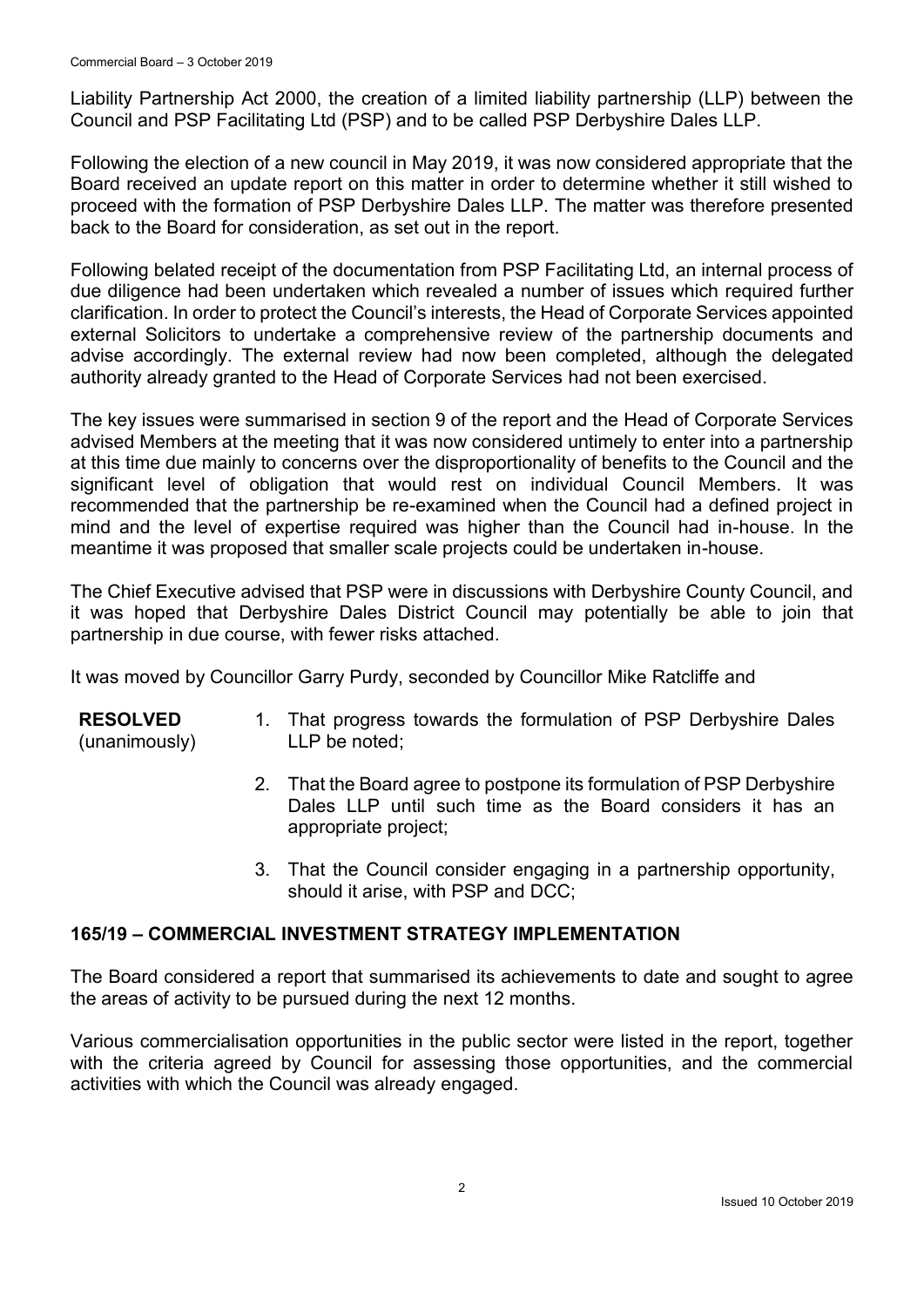The Board had also considered an outline proposal on the potential for the District Council to embark upon a modest programme of future council house building which had the potential to generate a sustainable revenue return on investment, as outlined in the report.

The priority focus to date had been on evaluating the potential of the Council's own land and property assets, including the use of surplus assets arising from the public conveniences review. It was considered that the most viable opportunity for generating additional income and divesting the authority of future liabilities was the most appropriate strategy to pursue.

However, the board were invited to consider whether there were other commercial ventures that it wished to pursue over and above those outlined in the report. The following ideas were put forward, in order of priority:

- 1. Investigation into provision of an anaerobic digestion plan in line with that commissioned by the Youlgrave Transition Environment Group;
- 2. Potential projects put forward by the Climate Change Working Group, including consideration of solar panels and electrical vehicle charging points on Council property;
- 3. The creation of a crematorium for the Derbyshire Dales District.

The Chief Executive advised Members that the next step would be the preparation of a business case, including financial appraisal and available resources, in line with the Council's Commercial Investment Strategy. Proposals would then be brought back to the Board to consider whether it wished to pursue any.

It was suggested that David Frederickson be invited to make a presentation to the Board on the anaerobic digestion plant, should the business case look promising.

It was moved by Councillor Garry Purdy, seconded by Councillor Matthew Buckler and

**RESOLVED** (unanimously) That business cases for the following projects put forward by the Board be considered and brought back to Members in due course:

- 1. Investigation into provision of an anaerobic digestion plan in line with that commissioned by the Youlgrave Transition Environment Group;
- 2. Potential projects put forward by the Climate Change Working Group, including consideration of solar panels and electrical vehicle charging points on Council property;
- 3. The creation of a crematorium for the Derbyshire Dales District.

# **166/19 – ALTERNATIVE USE OF ASSETS – PUBLIC CONVENIENCES**

The Board considered an update on progress of various schemes following the previous consideration of business cases outlining the viability of options to develop or dispose of assets formerly and currently used as public conveniences.

At is meeting on  $25<sup>th</sup>$  October 2018, the Board considered the findings of business cases outlining the viability of options to develop or dispose of assets formerly and currently used as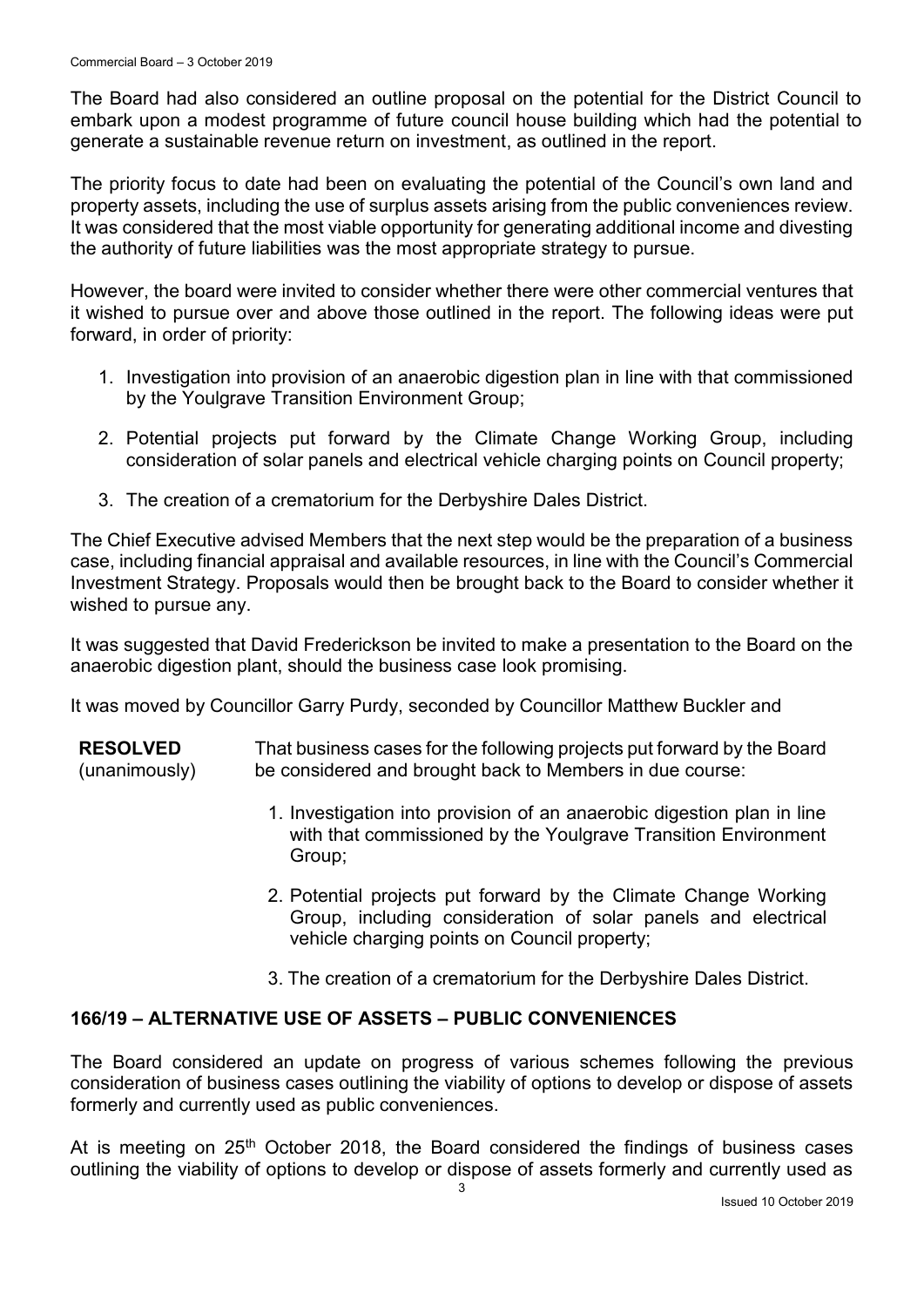public conveniences, as listed below in the report, as well as the future use of facilities in Hall Leys Park including the Play Area Public Conveniences, Ranger Station, Ammo Store and Putting Green. An update on the current position regarding each site was set out in the report, and summarised below:-

#### **Bakewell Recreation Ground**

Pre-application advice from the Peak District National Park Planning Authority in respect of conversion of part of the building to form a park café and consolidation of the public convenience facilities into a smaller area raised concerns of a potential detrimental effect on trade within the town centre and impact on the amenity of neighbouring properties. Further, DCC had now completed a structural survey and had provided advice on conversion costs of just under £130K. A copy of the initial costings were included at Appendix 1 to the report. It was therefore considered that the best approach would be to advertise for Expressions of Interest in adapting the building and establishing a concession in the facility

#### **Bus Station, Matlock (Appendix 2 to the report)**

Following some initial preparation works the waiting room was placed on the market with Salloways of Derby in May 2019, as set out in the report. A copy of the marketing particulars was attached at Appendix 2 to the report. However, there had been little interest in the unit to date from the marketing exercise and the main national operators considered it to be in too quiet a location for their requirements.

It was reported that in the meantime the neighbouring Station House had now become vacant, which may have an effect on the viability of the waiting room. A plan showing the location of Station House and the waiting room was attached as Appendix 3 to the report. It was therefore proposed that a report be presented to the next meeting of the Commercial Board considering the site as a whole and in the meantime the marketing of the waiting room continued in the hope that an operator may come forward.

Councillor Garry Purdy, Leader of the Council, advised Members that a meeting with Mr Steve Chatto of Memrac was scheduled for the following week in respect of rail development between Manchester and Matlock. Cllr Purdy would report back in due course on Memrac's plans.

#### **Artists Corner, Matlock Bath**

The Board previously agreed to pursue an option to consider the commercial development potential of this site. A team of officers had been selected from the Council's new Corporate Property Group (CPG) to produce a planning brief for this site. The group had met once and advice had been received from Legal and Planning. A further meeting was due to take place shortly with the aim of reporting back to the next Board meeting.

A copy of a presentation outlining the main issues and challenges was attached as Appendix 4 to the report.

Since the group had met, the Council had also received an expression of interest from a group of local residents in taking a Community Asset Transfer of the toilet block with a view to reopening it. It was recommended that this be acknowledged at the current time pending further discussion once the outcome of the Planning Brief process was known.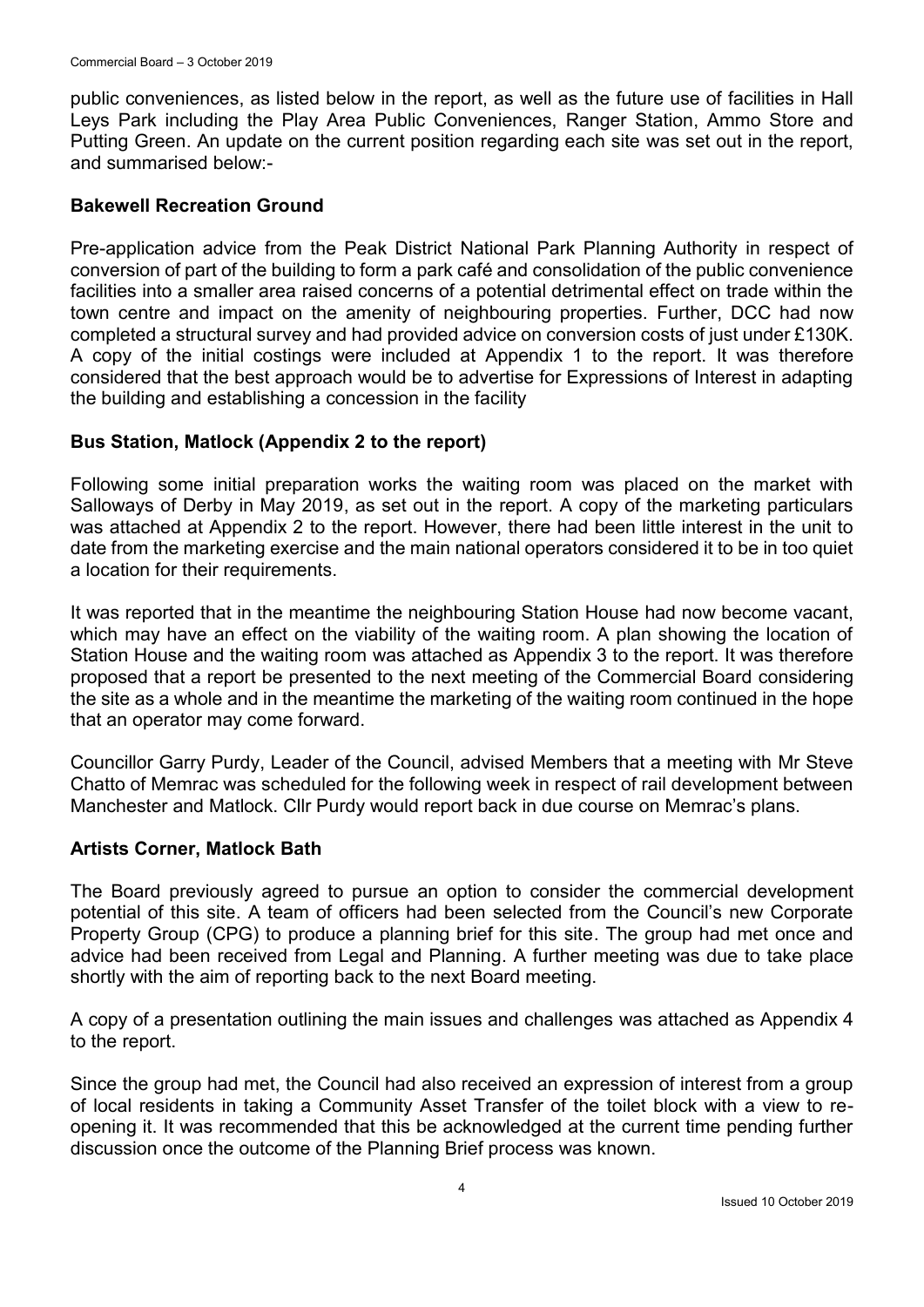It was reported at the meeting that since the report had been written, a local canoe club had also expressed an interest.

### **Children's Play Area, Hall Leys Park / Knowleston Place, Matlock**

Matlock Town Council had agreed to a Community Asset Transfer of this facility and had taken over responsibility on the basis of a Tenancy at Will, whist the full legal documentation was being prepared. Following a full refurbishment of the play area toilets by Matlock Town Council earlier this year, it was reported that the improved facility had been well used over the busy summer period. In line with other District Council operated facilities in Matlock, the toilets operated with a 20p entry charge, the proceeds of which contribute to the Town Council's cleaning and operating costs of the facility.

#### **Rangers Station and Ammo Store, Hall Leys Park, Matlock**

The Community and Environmental Services staff moved back into the Ranger Station in November last year and following a period of marketing in December and January, a number of Expressions of Interest had been received in the Ranger Station, Ammo Store and Putting Green site. Following analysis of the bids received, interest from 2 parties in the Ranger Station and the Putting Green had been selected for further consideration, as set out in the report.

Until such time as terms are agreed for this potential re-use of the Ranger Station, it was recommended that the Ammo Store be kept unused pending possible future conversion to provide alternative staff welfare facilities in the Park once timescales were known, in which case a business case would be prepared to include the £20K estimated conversion cost in the Council's Capital Programme.

It was moved by Councillor Garry Purdy, seconded by Councillor Andrew Shirley and

#### **RESOLVED**

(unanimously)

- 1. That the Board approves advertising for Expressions of Interest in establishing and operating a concession in the Bakewell Recreation Ground facility.
- 2. That the Board notes the outcome of the marketing of the waiting room at Matlock Bus Station and approves its continuation pending a report to a future Board meeting on the wider site including the recently vacated Station House.
- 3. That the Board notes the progress on developing a Planning Brief for the former public conveniences at Artists Corner, Matlock Bath and that the approach for a Community Asset Transfer of the facility is acknowledged pending further discussion at the next Board meeting once the Planning Brief has been prepared.
- 4. That the Board notes the current position following the redevelopment of the Children's Play Area Public Conveniences at Hall Leys Park, Matlock following the leasehold transfer of the facility to Matlock Town Council.
- 5. That the Board notes the current position following receipt of Expressions of Interest in the Ranger Station and Putting Green in Hall Leys Park, Matlock.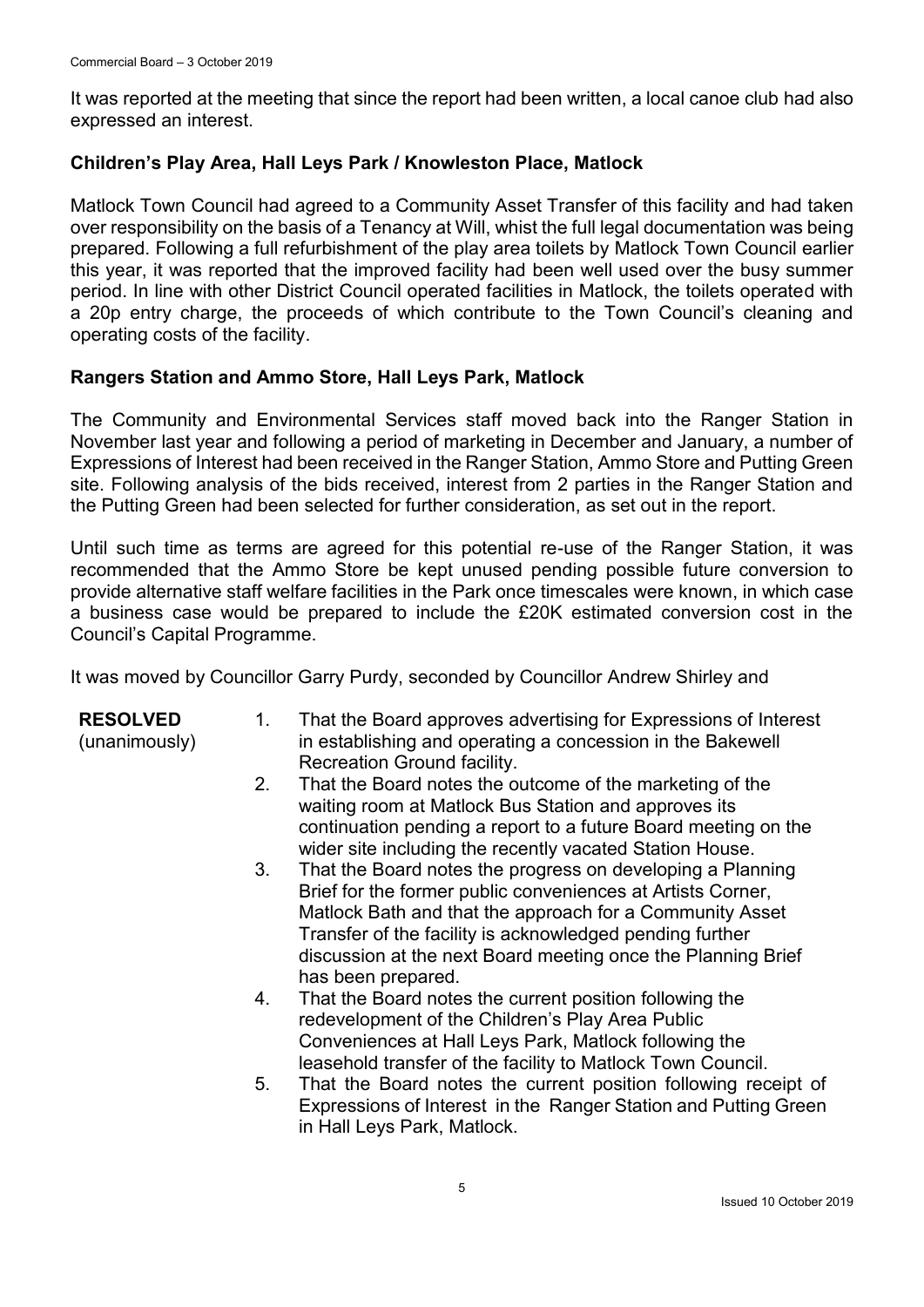### **167/19 – LAND AT BAKEWELL ROAD, MATLOCK**

The Board considered a report on recent work and was asked to agree the forward work programme including seeking formal Expressions of Interest in the site, resourcing and approach to public consultation.

Details of the work undertaken to date were set out in Section 1 of the report and at its last meeting the Community & Environment Committee received an update on progress with identifying redevelopment proposals for the Bakewell Road site and approved further feasibility work to scope redevelopment opportunities to include a cinema development within the Market Hall (report of 21 August 2019 refers). At that stage it was agreed that the work programme would focus on what could feasibly be delivered within the site comprising the freehold ownership of the District Council. Engagement had been undertaken with key stakeholders, as listed in the report.

Work undertaken since the last report was outlined in paragraph 2.1 of the report, together with work in progress in paragraph 2.2 of the report.

To establish commercial interest in the site a two staged process was proposed:

STAGE 1 - advertising the opportunity for conversion and redevelopment of the site and inviting Expressions of Interest from the market – this would include the Market Hall building and covered bus bay area. Expressions of interest would be invited for the whole or part of the site.

Subject to receipt of formal proposals and assessment:

STAGE 2 - shortlisted parties would be invited to prepare detailed proposals for consideration.

Both stages of the process would include details of the method for assessing proposals.

A summary of the proposed forward work programme was tabled in paragraph 2.4 of the report, with issues identified discussed in the subsequent paragraphs. Potential funding from the D2N2 Partnership would be made known within the next two weeks.

As indicated in paragraph 2.4 of the report, the programme provided for Expressions of Interest at the end of October and, subject to the outcome of Stage 1, detailed proposals in the New Year. Senior officers, with the support of the Council's retained Commercial Advisor Thomas Ltd., would undertake the assessment of proposals, respecting commercial sensitivities. The programme would be updated as work progressed.

A solution regarding alternative bus lay-by provision needed to be agreed with the County Council, and how this could be funded prior to any proposed redevelopment. The issue of retaining bus circulation through the site remained a constraint and finding a solution posed a risk to the project. Councillor Garry Purdy, Leader of the Council, advised the Board that he had recently met with two Officers from DCC in this regard.

With regard to resources at this stage in the process, it was proposed that further site survey work required be funded by the Commercial Investment Fund and commissioned by the Estates Team. It was reported at the meeting that the Commercial Fund would contribute £3,000 towards the cost of drainage survey work. The remaining work would be undertaken by the Economic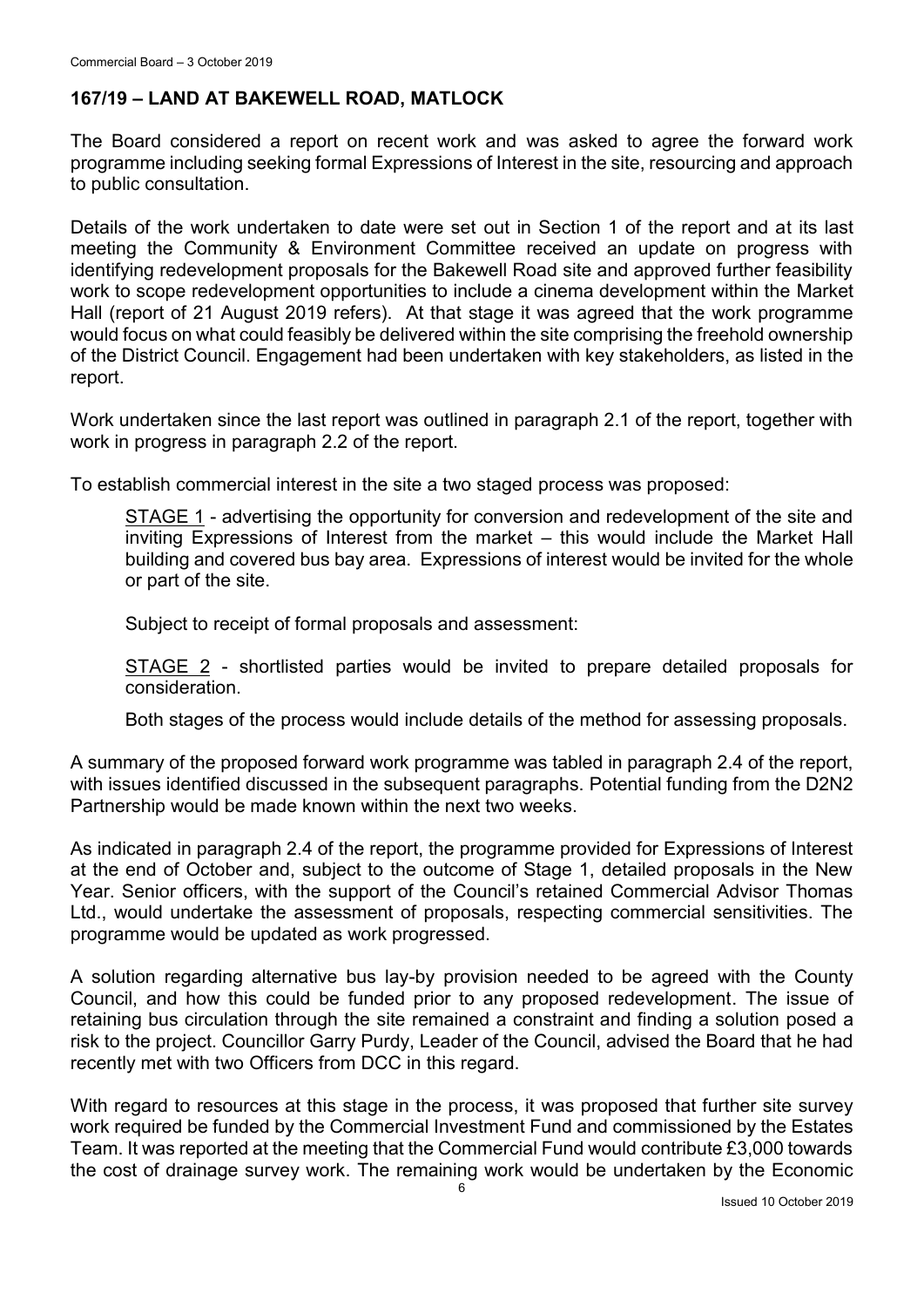Development team with support from Thomas Lister Ltd., with consultancy support funded from the approved Economic Development Reserve.

A further report and business case would be brought to the Commercial Board with regard to potential project funding, including consideration of project management resources.

In addition to the Bakewell Road site, work was on-going to establish the feasibility of bringing forward an initial phase of workspace at the allocated Middleton Road / Cromford Road site, Wirksworth. Subject to the conclusion of current work and consideration of the current planning application for the site, a separate report would be brought to the Commercial Board for consideration.

It was moved by Councillor Garry Purdy, seconded by Councillor Mike Ratcliffe and

**RESOLVED**

(unanimously)

- 1. That the further work being undertaken be noted and the forward programme for progressing redevelopment proposals and consulting with stakeholders be approved, to include public consultation as early as possible.
- 2. That the Commercial Investment Fund contributes £3,000 towards the cost of further drainage surveys;
- 3. Formal market interest in the site be invited and proposals considered following the process identified within the report;
- 4. Discussions continue with Derbyshire County Council to pursue a solution regarding bus circulation and adequate bus bay provision;
- 5. The MCV Steering Group be engaged in shaping an indicative layout and draft development brief for the site and a representative be invited to be part of the assessment process at Stage 1: Expression of Interest stage;
- 6. The approach to resourcing the remaining project work at this stage be noted;
- 7. That a subsequent report and business case be brought back to the Commercial Board for consideration subject to the outcome of the Stage 1 process.

# **168/19 – BUILDING NEW COUNCIL HOUSING – BUSINESS CASE UPDATE**

The Board considered an updating report that set out a business case for potential investment in a modest programme of new Council housing, designed to yield an ongoing rental stream and provide good quality social housing whilst minimising risk to the Council. Management and maintenance services would be delivered by a third party such as housing associations or private agents.

The initial proposal was outlined in Section 1 of the report and at the Commercial Board meeting on the 13<sup>th</sup> March 2019, approval was given to further develop the business case, devise a project delivery plan and report back to the Commercial Board. The support from Altair, the Council's Housing and Property Consultants, had come to an end in April 2019, however officers had been working on a proposal to re-engage Altair so the project could continue. Altair had provided a specification for the next phase of the project and officers in Legal and Housing were working on the procurement process. The LGA funding had moved towards a smaller number of